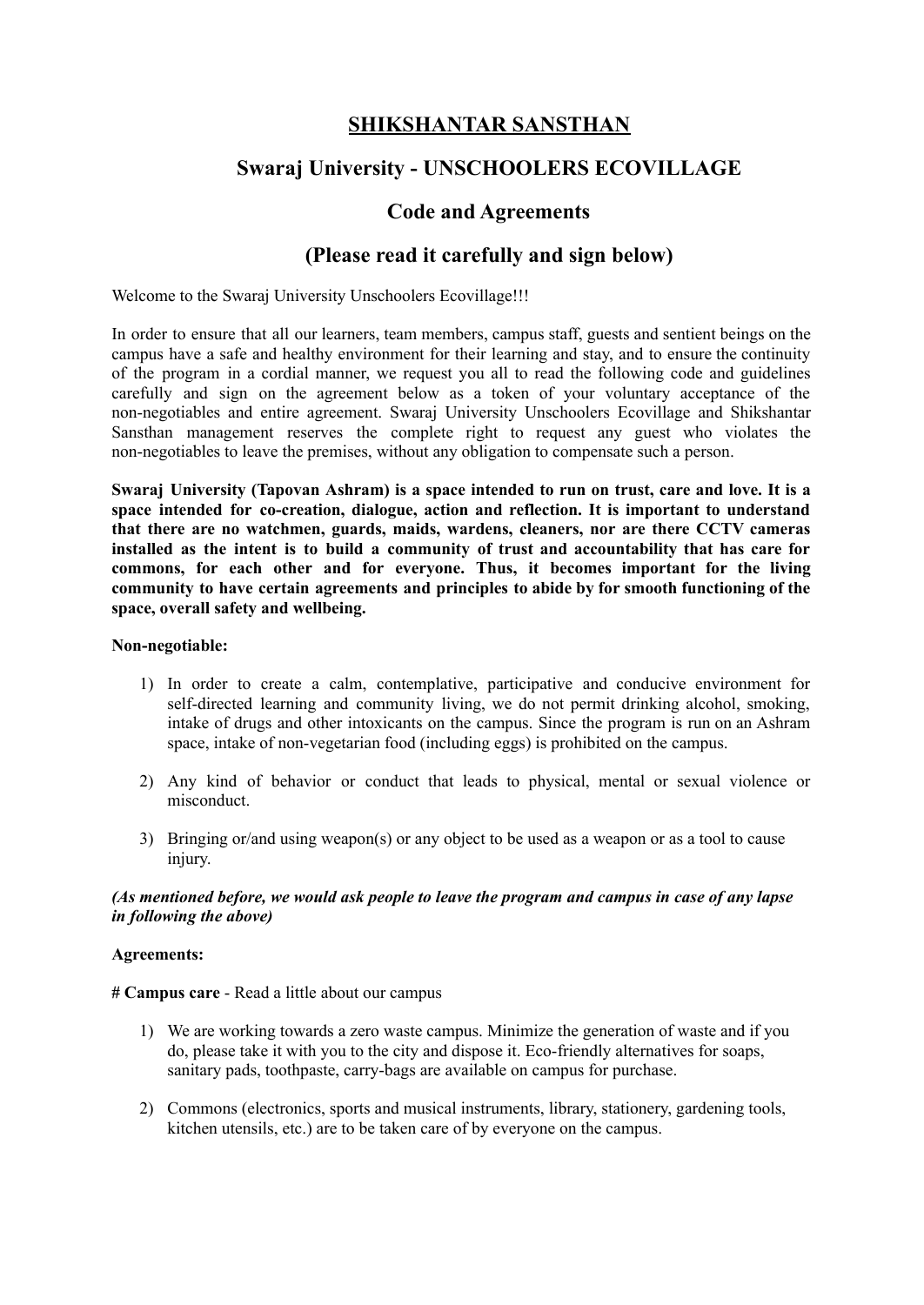- 3) Campus space is close to nearby villages and is also home to many species of birds, plants, reptiles, mammals. Their care is our care. Since sounds in this space travel far and fast, we try to keep Tapovan a low noise zone after 10 pm and a no noise zone after 11 pm. You are also requested to respect the needs of people you are living with by turning off the lights by 11 pm.
- 4) Cleanliness and keep-up of the campus including cleaning commons utensils, dormitories, toilets, commons spaces is done by residents of the campus. Make sure you participate in all these community care activities.
- 5) Please follow the meal times that are written on the board. The menu for every meal will be written in advance on the dining room blackboard. In case you are skipping a meal, please write your name under the sign-up column on the board by the end of the previous meal.

### **# Self-Care:**

- 1) Carry a Torch in the evenings and night as it gets dark and is also the time nocturnal beings come out and roam around.
- 2) Tapovan is located outside the city and close to the highway, thus you need to take care of your own and others'safety. In case you plan to leave the campus and go to the city after 8:00 pm or even return to the campus after 8:00 pm, make sure you inform any one of the team members before stepping out of or stepping into the ashram.
- 3) Inform the team about any illness or it's symptoms or of any difficulty in living. Campus is full of healing plants. Try natural and organic methods of healing rather than popping pills. However, allopathy medicines and first aid also available on campus
- 4) Maintain personal hygiene and hygiene of the space you live in. Taking regular bath and washing clothes regularly is advisable as it reduces chances of communicable diseases and infections.
- 5) Swim in the lake only when you know swimming really well. Do not step in lake if you know partial swimming. Even if you know swimming very well, you can go to swim only if you are accompanied by a few people. Make sure you are not alone and take life jackets and rope.

#### **# Privacy, Confidentiality and community care:**

- 1) Trust-building, listening and sharing are important elements of the program and space. We request you to take care of the Confidentiality and privacy of individuals by being non-judgemental and being sensitive towards the feelings of others. Do not pass unnecessary comments.
- 2) Personal gadget free zone (during the session); cell phones and cameras not to be used while in session until you are documenting the same and with permission of facilitator.
- 3) We have separate dorms for boys and girls. Keeping in mind the need of privacy and ashram ground rules, do not enter into each other's dormitory. In case you sleep on the terrace, boys and girls shall use a separate terrace for sleeping space.
- 4) In case of any conflict, dialogue and non-violent approaches of conflict resolutions can be accessed with the help of team members. Do not resort to any kind of physical, verbal or mental abuse or assault.
- 5) Respect each other's boundaries. In aspiring to make our campus non-discriminatory and respectful to all beings, strive to be extra mindful about sexual comments, or behavior that